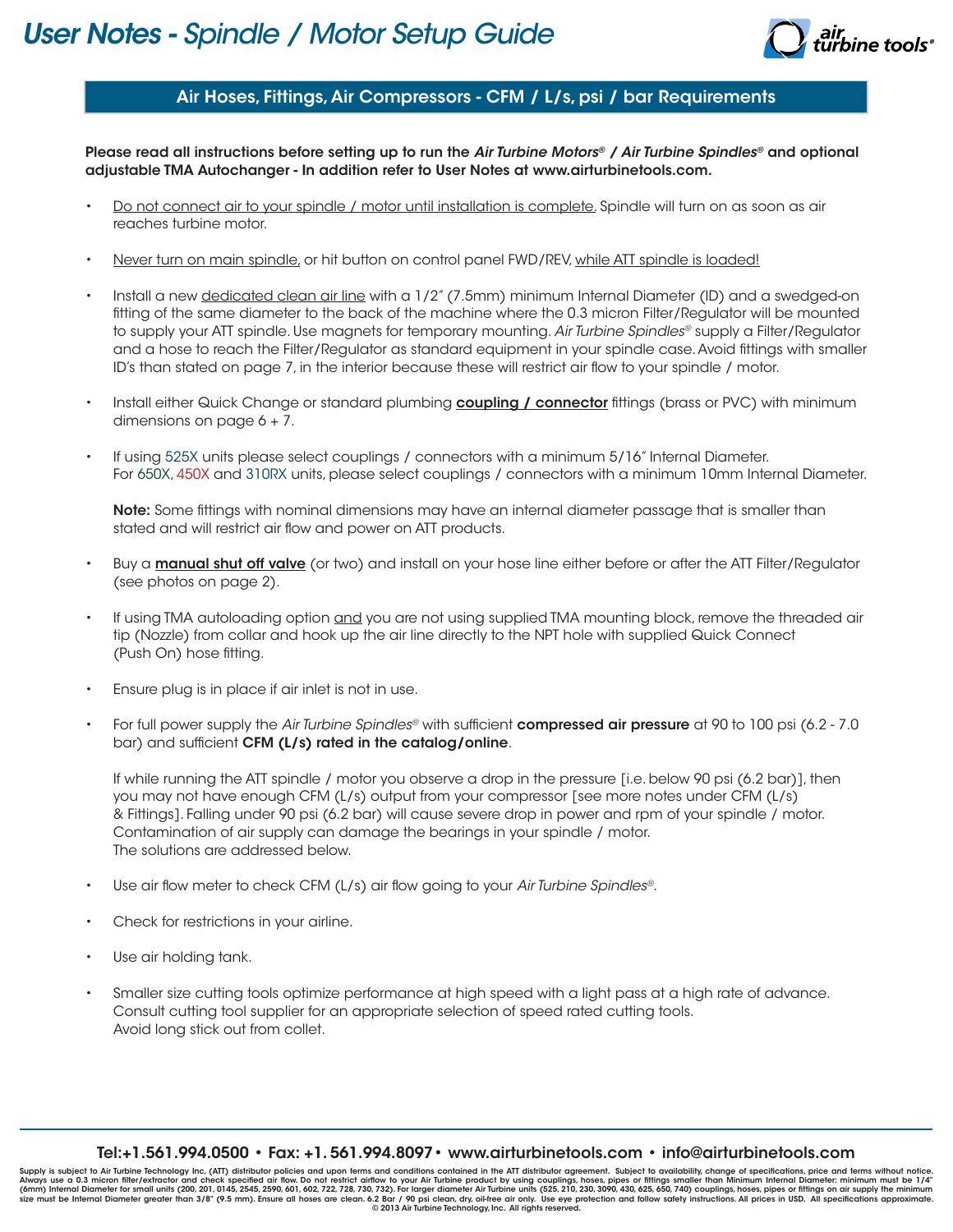# *User Notes - Automatic Toolchanger Setup Guide*



## Set Up and Operation of Air Turbine Spindles® with TMA Autochanger Option

- Install compressed Air Filter / Extractor/ Regulator (AFTER) with at least 0.3 micron extraction A Filter / Extractor is provided with Spindle. Please set regulator at correct 90 psi (6.2 bar).
- Install in-bound shop air to AFTER with shut off valve (see example photos below).



Photos of customer supplied "shut-off" valves. Ensure internal diameter meets specifications (see page 6 + 7).

- Shut off all air flow or remove hose from regulator at this time so that no compressed air reaches your Spindle. WARNING: ATT spindle will turn on as it loads into spindle with air turned on!
- Never assume the TMA Nozzle will clear all portions for CNC Tool changer guarding or machine columns. Consult CNC machine manufacturer drawings and / or verify all clearances via mock up tool.
- Dimensions of *Air Turbine Spindles®* and TMA are found in our catalog and at www.airturbinetools.com.





Install ATT supplied Spindle Mount Block (many pre-drilled CNC machine models available in addition to Universal Block).

Install action requires SHCS 10-32 x 0.75" on Haas CNC machines.

Note in example photo left the CNC spindle drive dogs (40T) are inline directly with ATT Nozzle inlet on block (typical Carousel ATC).See Spindle Orientation section next. Side mount type ATC's normally have dogs at some angle vs. inline.

Prepare CNC spindle by performing M19 or Spindle Orientation (as the control would normally do on its own orientation just before a Toolchange).

In most CNC's there are drive dogs (if 40/50 taper), and similar clocking drive notches if HSK toolchangers.

Always ensure main spindle is programmed not to rotate CNC door is shut before inducing air to *Air Turbine Spindles®.*

#### Tel:+1.561.994.0500 • Fax: +1. 561.994.8097• www.airturbinetools.com • info@airturbinetools.com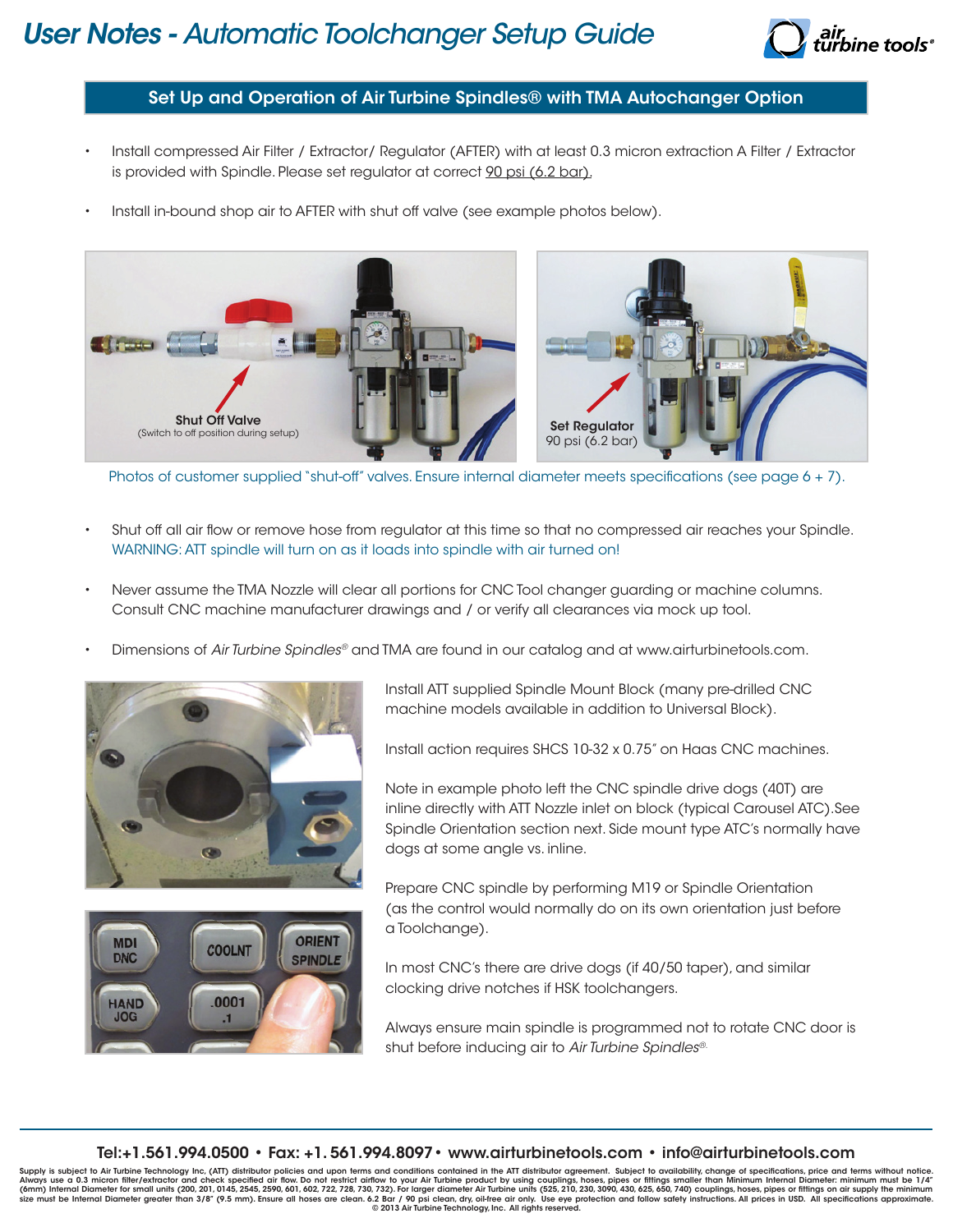# *User Notes - Automatic Toolchanger Setup Guide*





### Alignment of drive dogs with TMA Mounting Block

Observe the position of drive dogs in machine's main spindle (while at spindle orient) and rotate *Air Turbine Spindles®* collar /nozzle arm to align with Spindle Mount Block. In the example, left, drive dogs are aligned directly with Nozzle inlet on block, so this makes it easy to set (see photo left).

Screw TMA Nozzle into threaded collar tapped hole. Adjust the correct length to connect with the mounting block on your CNC machine (you may need to loosen lock nut). An extension block may be required if the distance is greater than the nozzle length.

Note: Once the *Air Turbine Spindle®* is loaded into main spindle, you may need to raise this Nozzle more to engage the ball valve seal, which starts air flow. The air flow will turn on *Air Turbine Spindle®* in a few seconds after coupling.



Load *Air Turbine Spindle®* carefully into CNC spindle with left hand while holding Tool Release button on CNC machine. Some trial and error may be needed, but do not let main spindle drawbar (tool release button) start unless Connector Nozzle goes up into block Inlet hole (approximately 1/4" (6mm) up into inlet hole).

If Nozzle Arm is misaligned from inlet, remove from CNC spindle taper area and adjust clocking of TMA Nozzle to properly align with inlet hole and re-try loading procedure.

Once successfully loaded into CNC machine main spindle, turn on air hose shut-off valve or install air hose to filter / regulator. If spindle turns on and sounds good, then Connector Nozzle can be presumed to be set at correct height.

If ATT spindle does not turn on, then begin procedure to raise height of nozzle using proper open end wrenches. Turn hex on nozzle counter-clockwise to raise up the Nozzle. Use caution with Hands and any clothing that may be next to cutting tool in ATT collet nose because the spindle will turn on and begin rotating at rated rpm when air is supplied. Once *Air Turbine Spindle®* spindle turns on, raise the Nozzle another small amount and then lock the hex lock-nut to secure the Nozzle in place.

If the Nozzle is too high, you will see the blue spindle collar tilt or cock. This may loosen the bottom lock in the spindle collar or allow excessive air to become released from the collar O-rings which seal the TMA collar to the main flange portion of the TMA collar system. If too high, reverse procedure to lower the Nozzle re-tighten the locknut so the connector is an accurate fit.

If spindle collar does not rotate, loosen the collar by adjusting hex nuts in spindle collar so that the rotation is free at a light pressure but not loose.

Air Turbine Technology, Inc's TMA collar and nozzle are patent pending products.

#### Tel:+1.561.994.0500 • Fax: +1. 561.994.8097• www.airturbinetools.com • info@airturbinetools.com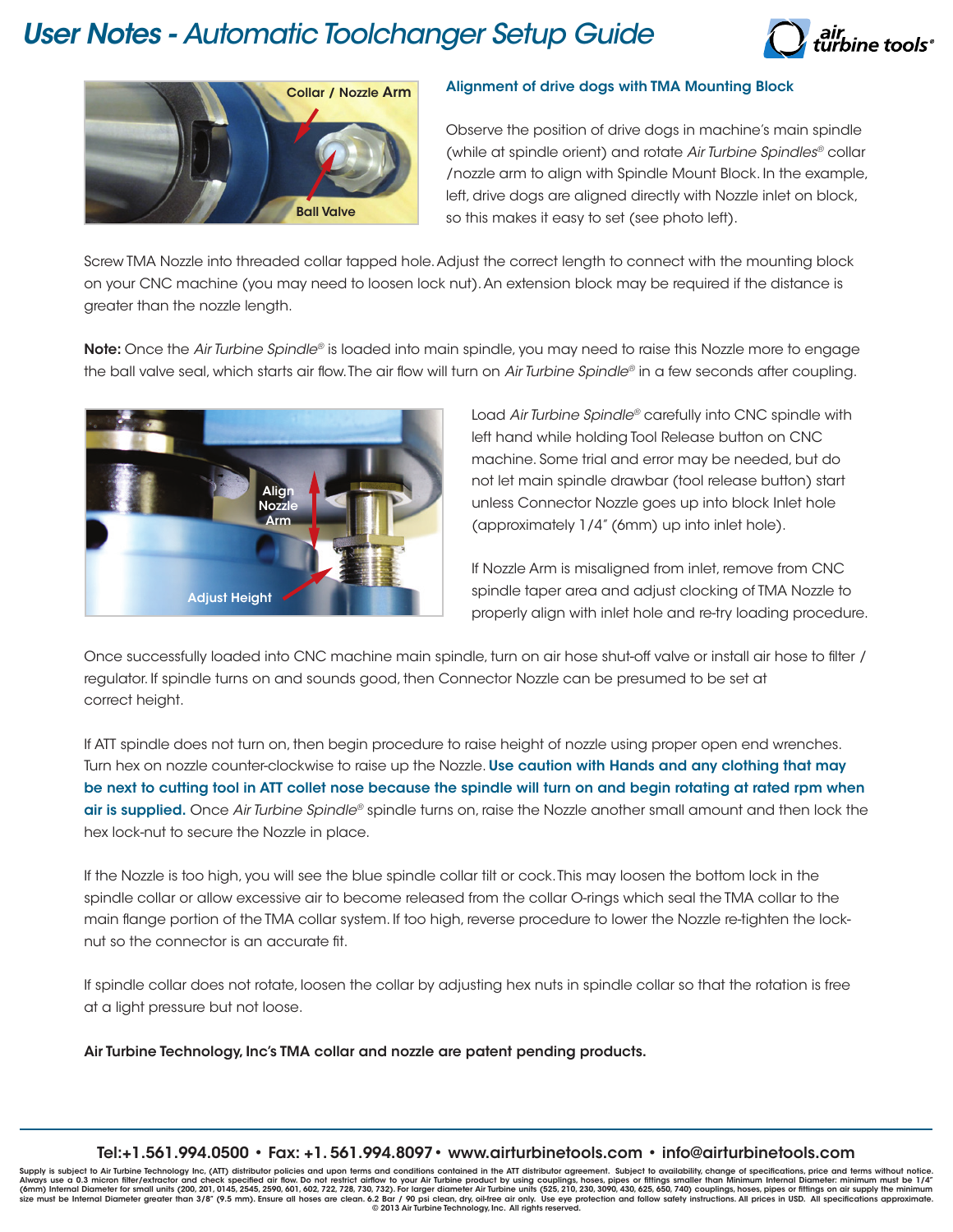# *User Notes - Automatic Toolchanger Setup Guide*





Example Model 650 Spindle loaded into CNC machine spindle. Please perform a tool change (i.e. with over-ride set to lowest speed) several times to observe the loading and unloading of the ATT spindle and ensure it engages and operates correctly.

Note: On some Gantry machines, the Nozzle/O.D. of collar will not clear the column corner (i.e. All GR type machines require special tool rack on machine table or hand loading). Always ask the CNC machine builder or review machine design drawings to make sure your CNC model has a clear path to operate.

## Instructions & Warnings for safe running of ATT spindles by all personnel

### Also refer to user notes, safety instructions, CNC manufacturer/program manual, and local regulations.

G-Codes/Spindle Orient - Each CNC control has slightly different codes to ensure the CNC main spindle never turns on while the ATT spindle is loaded. It is an important safety precaution to ensure Set Up Personnel, Machine Operators, Programmers, etc. are all properly notified that the main spindle must remain stationary, except while CNC machine is doing a Tool Change. During a tool change after loading the ATT spindle the CNC spindle normally does a spindle orientation or rotation to ensure the drive dogs are aligned prior to loading into Tool changer drum or sidemount mechanism.

The *Air Turbine Spindles®* "TMA" option allows a spindle orientation due to its patent pending collar system.

TMA Collar Rotation - A factory set level of resistance (i.e. collar with plunger section to spindle body section) keeps the Plunger in place during a tool change, while still allowing the free rotation (i.e. spindle orient). Over time this friction may change due to coolant, lubrications, dust, etc., so ensure there is not too much friction or too little, as this may cause misloading of spindle. Tightness of collar may be adjusted using hex keys, if necessary, so it remains free to rotate but remains in securely place.

Canned Cycles - Beware that on some CNC controls the G81, G82, G83 (peck drilling) commands may turn on the machine spindle, even with M05 (spindle stop) and not spindle command in the code (i.e. S0 M03).

Spindle Commands - Use M05 on Fanuc type controls to ensure main spindle is turned off.

Dry Run, Graphic Run - Always run the CNC machine program in Graphics and/or in a slow dry run to verify the CNC spindle does not turn on.

Parameters to disable CNC Main Spindle RPM - Some CNC machine controls have specific parameters to allow "0" rpm, which can ensure no rpm is possible via control or program.

Setting Tool Length - With *Air Turbine Spindles®* loaded in CNC machine spindle: use a small pin or known tool shank to roll under tool in collet of ATT spindle as you jog down (once close use 0.001 or 0.0001"increments). Alternatively, tool setting via probes is possible with Drill type macro cycles (i.e. this will not turn on main CNC spindle).

Main Spindle Lubrication - Many CNC machines will continue to pump oil into the main spindle when the machine axes are moving, even though the main CNC spindle is not turning while the ATT spindle is loaded.

After running the ATT spindle for more than several hours continuously, it is highly recommended to run a "warm up" program on the CNC main spindle to purge excess oil that may have built up. Each machine is different so please check with manufacturer.

Tel:+1.561.994.0500 • Fax: +1. 561.994.8097• www.airturbinetools.com • info@airturbinetools.com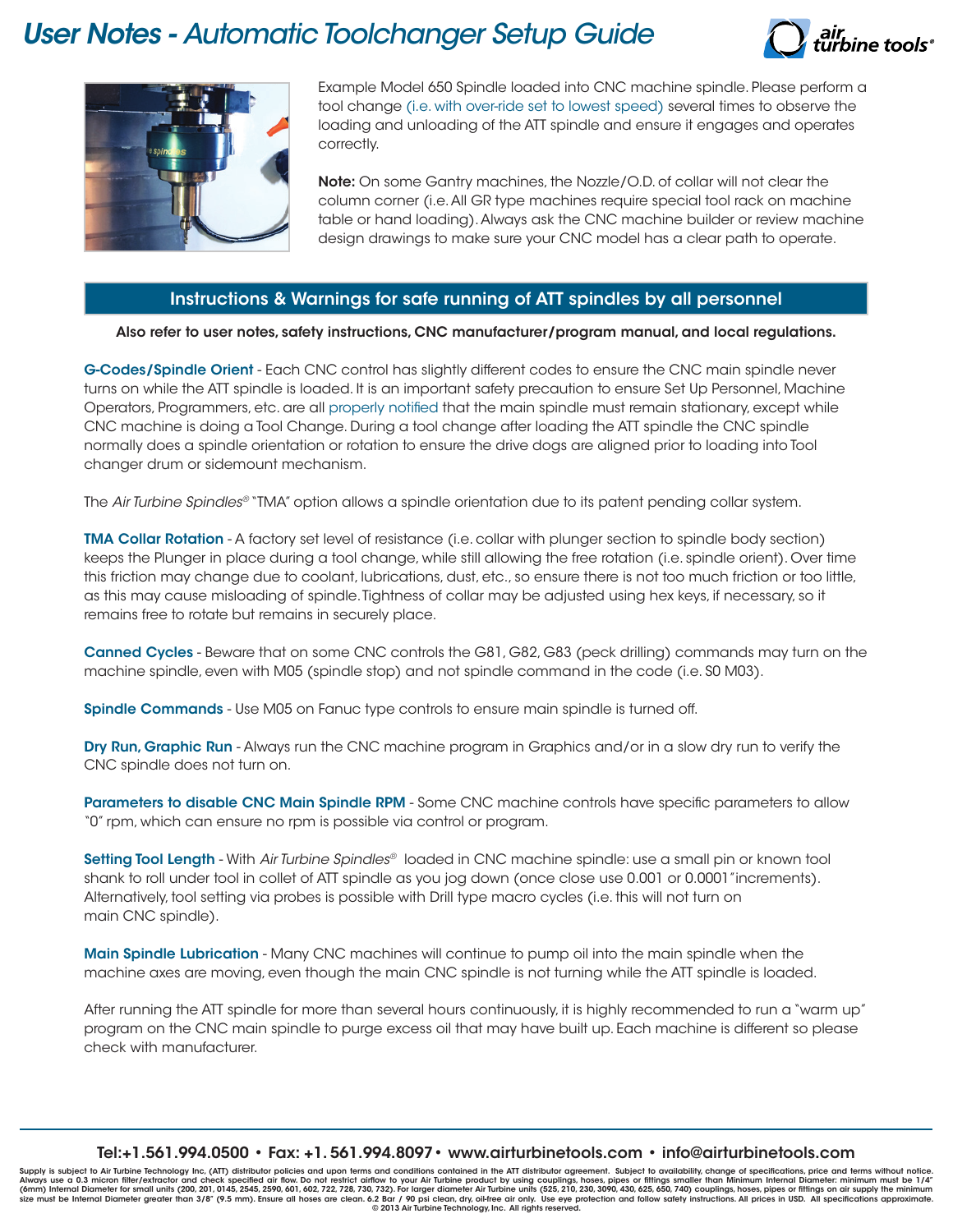

## Keys to Success when using Air Turbine Spindles / Motors / Hand Tools

1. Pressure at 90 to 100 psi (6.2 bar to 7.0 bar) - Air Pressure and flow must remain constant with minimal drop over time or when cutting. If a drop in psi (bar) occurs [below 90 psi (6.2 bar)], this could mean your compressor does not have enough CFM / L/s to power the spindle / motor or there is some restriction in the air line. Undersized Internal Diameter inside fittings or on the air line, etc., will restrict air flow and cause under power performance - see below and page 7 for required specifications. Avoid pressure above 100 psi (7 bar) which will damage the turbine motor.

2. CFM (L/s) Air Supply - please ensure the rated air flow volume CFM (L/s) to maintain "working air consumption" (and depending on application, one must consider peak or stall capacity consumption). Review *Air Turbine Tools®* catalogs online at www.airturbinetools.com for specifications.

- Consider duty cycle rating on compressor for long term or continuous operation.
- *• Air Turbine Tools®* consume more air as load (material removal) on tool or spindle increases. See idle CFM / L/s rating vs. Working Air Consumption rating for each spindle. This is normal operation of the patented governor and makes *Air Turbine Tools®* both powerful and efficient in air consumption.
- Always monitor Air Pressure Gage during typical CNC operation of *Air Turbine Tools®* (i.e. load on ATT spindle and all other equipment in operation using shop air).

If the CFM (L/s) is insufficient, one can typically see the psi (bar) on Air Filter/Regulator/Water Trap gage (which should be mounted close to ATT spindle) drop below 90 psi (6.2 bar). In this case, check for restrictions on air flow and to review compressor operation and turn up minimum psi (bar). This may be necessary because default compressor settings may allow psi / bar to drop down to ~80 or 85 psi (5.5 or 5.9 bar) before turning on to build up pressure.

An alternative is to secure a larger Air Holding Tank, which can prevent drop in the air flow and allow longer run time at sufficient CFM (L/s) pressure before compressor has to start up.

- The Air Turbine unit will normally drop in rpm while engaging a cut or during its plunge to initial working load. This is normal for an instant, then the rpm of your spindle / motor should remain within 20% of rated speed constant up to 80% of max power.
- If air hoses are in a humid environment we recommend installation of a second air filter < 5 micron near the compressor to ensure clean, dry air quality.
- At high speed a small concentric speed rated cutting tool should be used with a fast advance using shallow cut (0.2mm - 0.5mm). This strategy results in fast, precise, clean cutting action which optimizes tool performance and life.

3. Hose/Couplings/Fittings/Pipe - All must have the minimum internal dimensions, as stated on page 6 + 7. Only one fitting with too small Internal Diameter can reduce air flow and reduce hp (kW) of *Air Turbine Tools®*.

4. Spindle Through Shank / Toolholder Air Supply - To supply Thru-Spindle-Air (TSA) to power to *Air Turbine Spindles®*, verify the maximum CFM (L/s) flow possible through the air channel and determine the maximum drawbar/pull stud/internal hose Internal Diameter in the system, including any solenoid used to actuate the air. Some pull plugs can be drilled to enlarge openings and permit higher flow.

For a 601X, 602, 602X or 625 the coolant channel used to supply air must be at least 6.5mm Internal Diameter for the entire length of the passage. The channel must be impeccably clean with no part smaller than 6.5mm so that air pressure is unrestricted. Purge line of contamination before use.

All HSK spindles may be used with center airfeed if the airline and all connectors meet the minimum internal dimension requirements stated on page 6 + 7.

#### Tel:+1.561.994.0500 • Fax: +1. 561.994.8097• www.airturbinetools.com • info@airturbinetools.com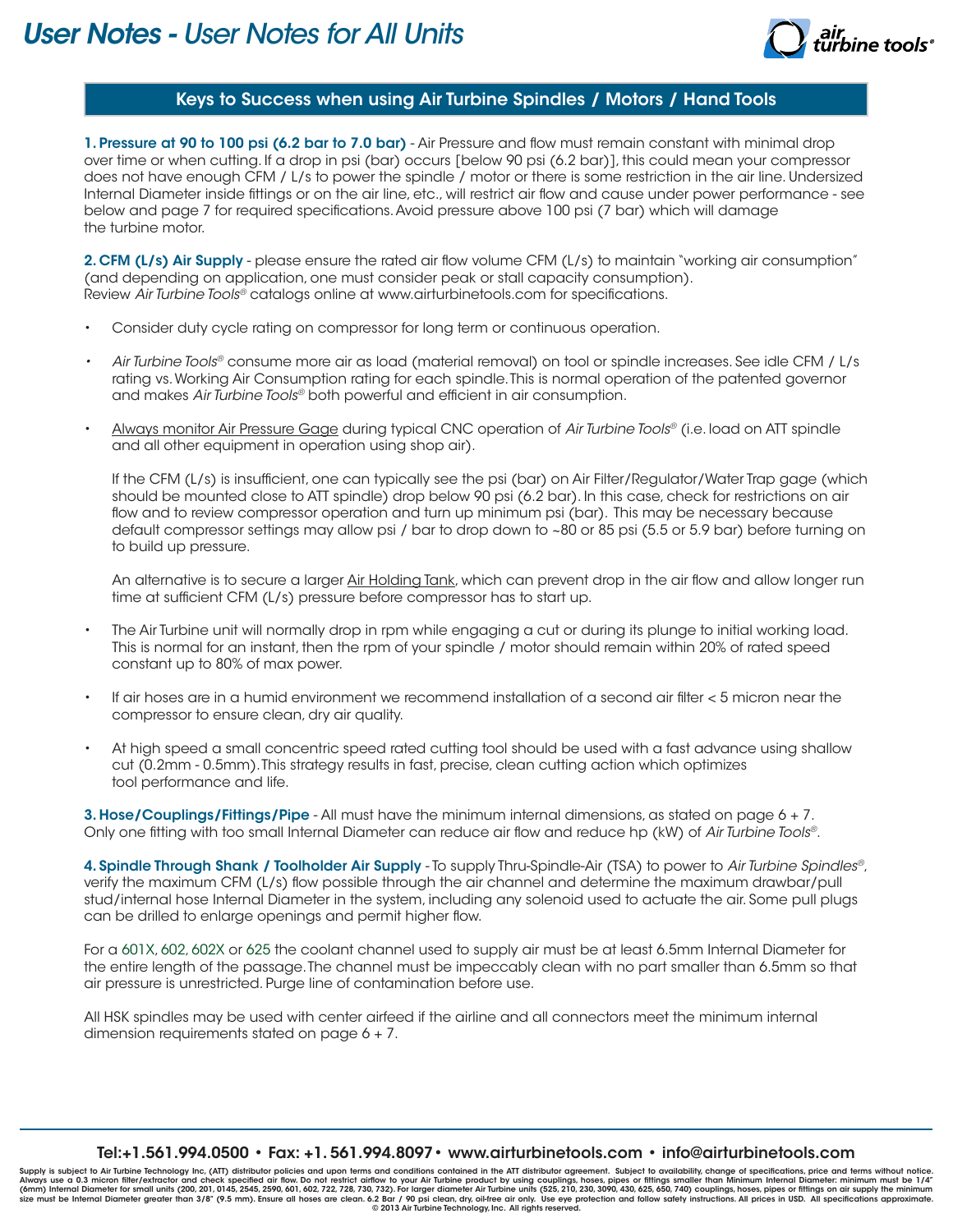# *User Notes - User Notes for All Units*



5. Filtration - Many machine shops use an air dryer, but always install a 0.3 micron High Flow Air Filter / Extractor Regulator or equivalent. Beware that some Air Dryers / Extractors may not have enough flow capacity [verify CFM (L/s) rating], when in line from compressor to *Air Turbine Tools®*. We recommend a minimum of 0.3 micron filter/ extractor.

Filter elements need to be changed and the regulator and extractor drained in regular maintenance cycles. A filter will not remove oil from compressed air if present. An extractor should be used in combination, as supplied with standard equipment for spindles only. A second filter is used when the hose line is long or compressor output is wet.

Contamination will damage your tool and require a repair.

6. Air Compressor - Always review specifications for 100% Duty Cycle and compare to intended usage. Verify the rated CFM (L/s) @ 90 to 100 psi (6.2 to 7 bar).

Some ratings are less than optimal CFM (L/s) @ 80 psi (5.4 bar) for example.

## Air Turbine Tools® Hose / Fitting / Connector Internal Diameter Specifications

Minimum 90 psi (6.2 bar) air pressure (Okay to adjust up to 100 psi (7 bar) at regulator in line to *Air Turbine Tools®*, as psi / bar air pressure will drop under idle/working load). Do not exceed 100 psi (7 bar).

| <b>Models</b>                                                | <b>Minimum Internal Diameter</b> |
|--------------------------------------------------------------|----------------------------------|
| 200, 201, 0145, 0190                                         | 3/16''                           |
| 720, 722, 730, 732                                           | 5 <sub>mm</sub>                  |
| 202, 202, 206X, 525, 2545, 2590                              | $1/4$ " / 6mm                    |
| 601, 602, 602X, 625, 740MX                                   | 6.5mm                            |
| 525X                                                         | 5/16''                           |
| 625X, 650, (602, 625, 625X and 650 TMA Spindles), 450, 740XP | 8 <sub>mm</sub>                  |
| 210, 230, 310R                                               | $3/8$ " / 9.5mm                  |
| 650X, (650X TMA Spindles), 450X, 310RX                       | 10mm                             |

See accessory filter extractors and hoses on page 26, and CFM / L/s required in catalog.

## General Air Fitting Dimensions

## Quick Disconnect type fittings (shop air type):

- 1/4" Male > ID = Usually 0.210" but some variations occur.
- $1/4$ " Male (High Flow, Harbor) ID = 0.277" with  $1/4$ " NPT male thread
- $3/8$ " Male hole =  $0.283$ "  $0.285$ " with thread of  $3/8$ " NPT (internal ID of female mating OD appears even smaller ID).
- $1/2$ " Male hole = 0.375" (0.655" OD)

Hose Notes: Actual Internal Diameter on brass fittings (i.e. swedged on ends) of standard Goodyear, etc. brands of 1/2" & 3/8" hose have various internal dimensions. (Example = Goodyear 1/2" Red hose with 3/8" / 9.5mm NPT fitting has Internal diameter hole of 0.282", which is sufficient for 601, 602, 602X, 625, 202, 720, 722, 730, 732, 740MX, 200, 201, 202, 206X, 525, 525X, 0145, 0190. 2545 and 2590 units but undersized for 625X, 650, 650X, 210, 450, 450X, 740XP, 230, 310R and 310RX units.

Goodyear black 3/8" / 9.5mm hose has Internal Diameter hole on swedged fittings of ~0.265" are suitable for 601, 602, 602X, 625, 202, 720, 722, 730, 732, 740MX, 200, 201, 202, 206X, 525, 0145, 0190. 2545 and 2590 units.

Compressor Tip: Typical CFM (L/s) compressor > over 10 hp, each additional hp (kW) of motor capacity will generate about 4 CFM (1.9 L/s) of compressed air at 90 psi (6.2 bar).

Tel:+1.561.994.0500 • Fax: +1. 561.994.8097• www.airturbinetools.com • info@airturbinetools.com